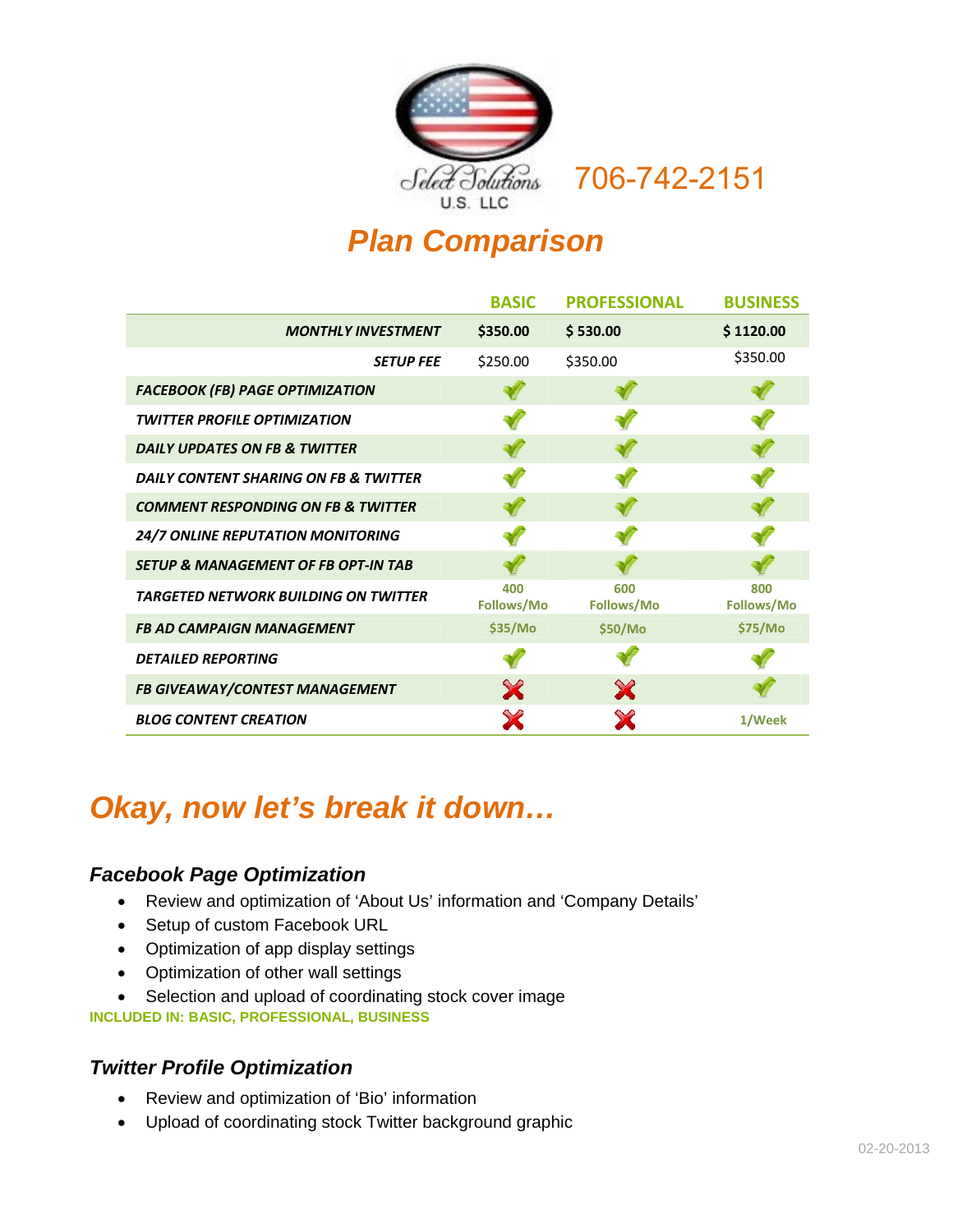### *Daily Updates on Facebook and Twitter*

- Updates to establish personality and persona of client's company
- Unique updates designed to encourage engagement

**INCLUDED IN: BASIC, PROFESSIONAL, BUSINESS**

#### *Daily Content Sharing on Facebook and Twitter*

- Promotion of company website and blog posts
- Posting of industry-related  $3<sup>rd</sup>$  Party content sharing to establish expertise **INCLUDED IN: BASIC, PROFESSIONAL, BUSINESS**

#### *Comment Responding on Facebook and Twitter*

- Timely responses to all comments directed toward client
- Timely responses to re-tweets and #ff type mentions on Twitter
- Timely responses to personal messaging on Facebook page

**INCLUDED IN: BASIC, PROFESSIONAL, BUSINESS**

#### *24/7 Online Reputation Monitoring*

- Monitoring of all social networks continually for brand mentions
- Employment of monitoring software to monitor the rest of the web
- Response to or report findings as appropriate
- Forwarding of all customer service related content and questions as appropriate

#### **INCLUDED IN: BASIC, PROFESSIONAL, BUSINESS**

#### *Targeted Network Building on Twitter*

- Following of strategically selected users
- Cross-promotion of social media networks
- Management of Twitter follow/unfollow ratios

**INCLUDED IN: BASIC, PROFESSIONAL, BUSINESS**

#### *Facebook Ad Campaign Management*

- Monthly Facebook ad credit (client matching recommended)
- Creation of multiple ads per campaign
- Selection and filtering appropriate demographics
- A/B split testing of up to 3 ads per campaign
- Analysis of ad performance and making adjustments as necessary
- Ongoing tracking and reporting of campaign results

**INCLUDED IN: BASIC, PROFESSIONAL, BUSINESS**

#### *Detailed Reporting*

• Creation of various relevant reports, compiled and sent monthly **INCLUDED IN: BASIC, PROFESSIONAL, BUSINESS**